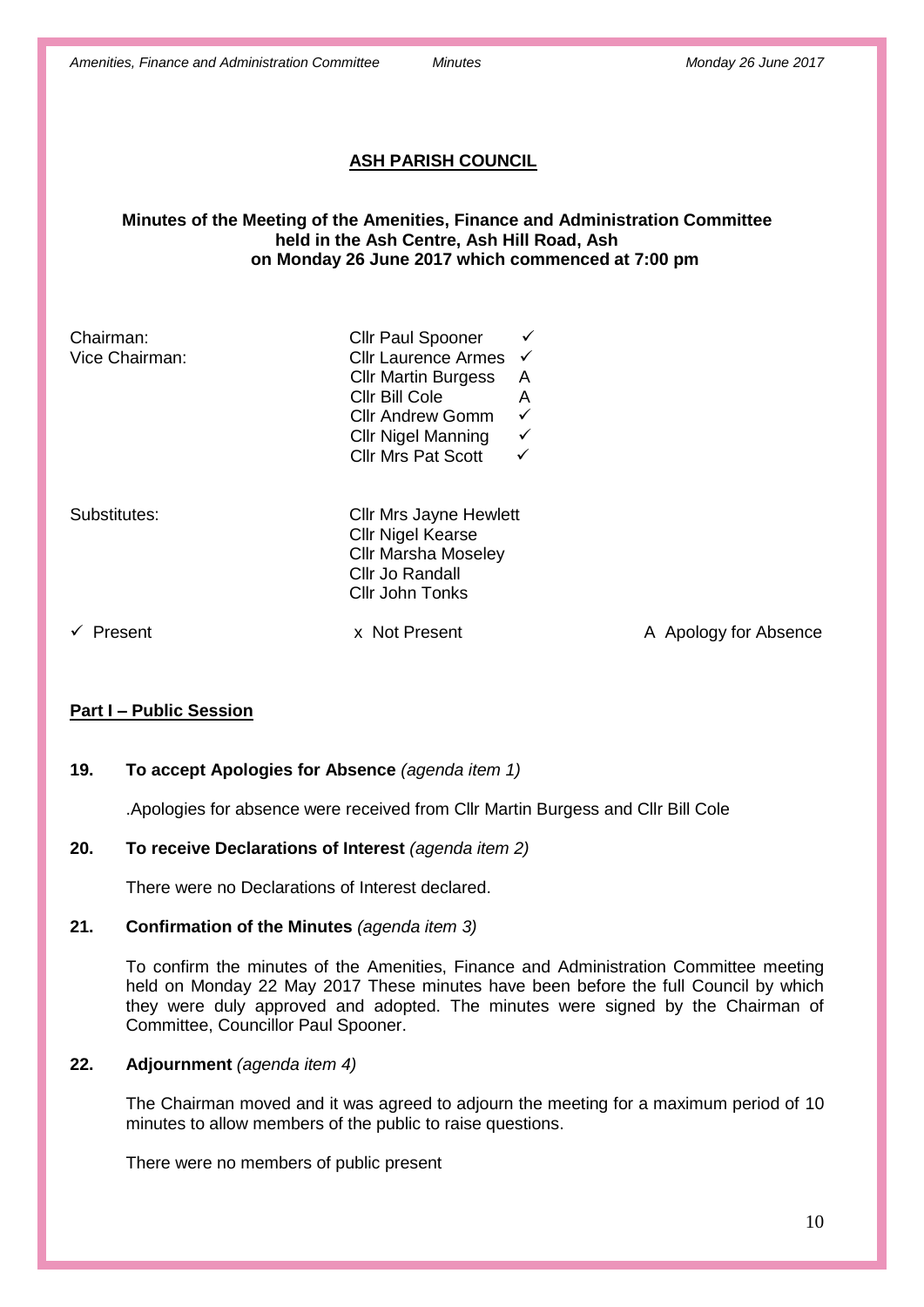# **23. Monthly Accounts 2017/18** *(agenda item 5)*

Members considered and agreed the Council's accounts and budgetary review as 31 May 2017 (month 2)

## **24. Bank Reconciliation** *(agenda item 6)*

Members considered and agreed bank reconciliations as at 31 May 2017 (month 2)

## **25. Ash Parish Council Investments** *(agenda item 7)*

Further to the Amenities, Finance and Administration Meeting held on 22 May 2017, members noted that the two fixed terms deposits of £100,000.00 each, have been reinvested for a further twelve months at a return of 0.90%. (Delegated Authority – Cllr Nigel Manning and Cllr Paul Spooner).

#### *Item noted*

## **26. NALC Policy Consultation – Parkrun** *(agenda item 8)*

Members to consider correspondence received from NALC regarding a consultation on conserving the free use public parks and consider responses to the questions posed.

Cllr Paul Spooner advised that this matter had been agreed by Government.

## *Item noted*

## **27. Cathedral Hygiene** *(agenda item 9)*

Members noted that it has been necessary to increase the cost of the Cathedral Hygiene contract by a further £260.00pa to £1430.10pa, for health and safety reasons, following issues arising in the public toilet facilities. The new cost will be held for 5 years.

## *Item noted*

## **28. Correspondence** *(agenda item 10)*

Correspondence had been received from:

**Surrey County Council** regarding their proposals for changes to community recycling centres (CRC).

The Clerk to the Council will complete the online questionnaire on behalf of the Committee objecting to the proposals to end the free daily allowance of non-household waste, the closing of centres on two weekdays and ensuring the centres in Camberley and Farnham are used by Surrey residents only.

**The Blackwater Valley Countryside Partnership** (BVCP) advising the BVCP Strategy 2017- 2022 has now been finalised. A copy of the document is available in the Parish Office. An email link to the document can be supplied on request.